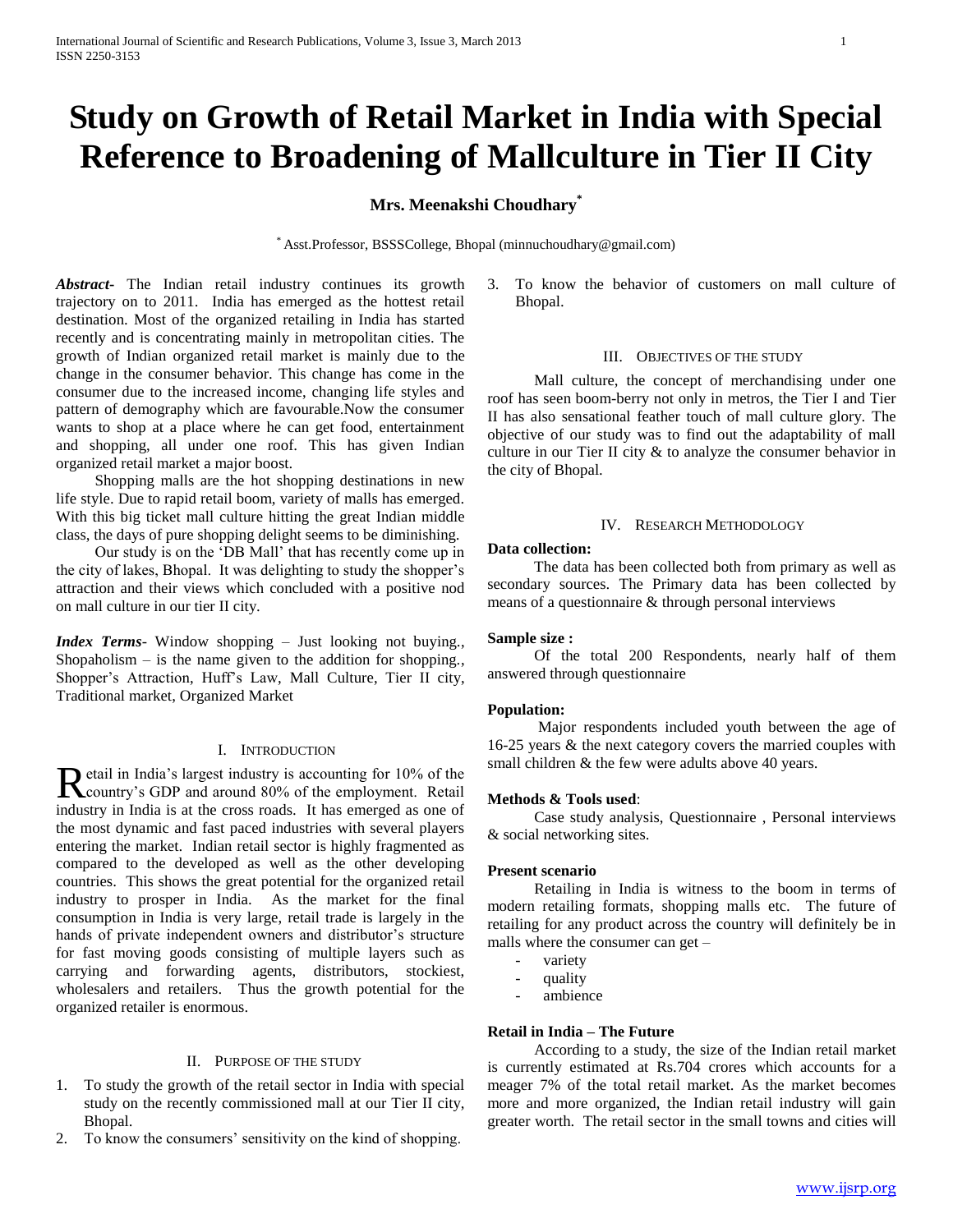increase by 50% to 60% pertaining to easy and inexpensive availability of land and demand among consumers.

 According to a report, from the year 2003 to 2008 the retail sales were growing at a rate of 8.3% per annum. With this the organized retail which currently has only 7% of the total market share will acquire upto 31.5% of the market share by the year 2012.

 Factors that are playing a role in fuelling the bright future of the Indian retail are as follows –

- The income of an average Indian is increasing and thus there is a proportional increase in the purchasing power.
- The infrastructure is improving greatly in all regions is benefiting the market.
- Indian economy and its policies are also becoming more and more liberal making way for a wide range of companies to enter Indian market.
- Indian population has learnt to become a good consumer and all national and international brands are benefiting with this new awareness.
- Another great factor is the internet revolution which is allowing foreign brands to understand Indian consumers and influence them before entering the market. Due to the reach of media in the remotest of the markets, consumers are now aware of the global products and it helps brands to build themselves faster in a new region.

 Currently, Indian has one of the largest numbers of retail outlets in the world.

| Year | <b>\$billion</b><br>retail |  |
|------|----------------------------|--|
|      | growth                     |  |
|      |                            |  |
| 1998 | 201                        |  |
| 2000 | 204                        |  |
| 2002 | 238                        |  |
| 2004 | 278                        |  |
| 2006 | 321                        |  |
| 2008 | 368                        |  |
| 2011 | 392.63                     |  |
| 2014 | 674.37                     |  |

## **Indian Retail Landscapes**

Source: BMI India retail report



## **Emergence of shopping malls in India**

 Introduction of malls has not been able to replace traditional markets which are still popular among the pocket conscious people, but has definitely added a new adventure to the shopping experience.

## **The Trend !**

 Without any doubt, the mall culture has gripped Indians and they seem love every bit of it. Crowded streets, traffic congestion and mob of people flooding a chick looking building is a popularly visible scenario every Sunday.

 This brings to light that people's perception has completely changed towards shopping. Congenial atmosphere, world class entertainment, international brands, basic amenities and exotic cuisines is what the malls aspires to provide under one roof. People are welcoming this new trend with open arms, unaware of what just be its consequences. More over, sales and bargain deals, attractive prices and schemes are the success formula, the shop keepers are trying to cash in, on customers. This has made malls a mega hit amongst the metro crowd, putting fuel to their ever increasing demand for a better living. This is a result of the expanding Indian market and disposable incomes by the service class.

#### **As an alternative**

 Apart from being the shopper's paradise, malls are also acting as good alternative, for the people to escape from the otherwise poor living conditions. This brings the flipside of the mall culture into sight which enforces that though shopping is the modern mantra, people are looking for something more. Malls act as great refuge from the scorching heat of the sun, in summers, as all the malls are centrally air conditioned for the purpose.

 Another reason for the malls being so crowded is quite a number of people roam there armlessely. Their purpose can be anything from a get together with friends to simply window shopping from buying popcorns to buying cards. This explains that hot weather, frequent and prolonged electricity and water cuts are some of the strong reasons why the common man is attracted towards the escalating shrines of consumerism.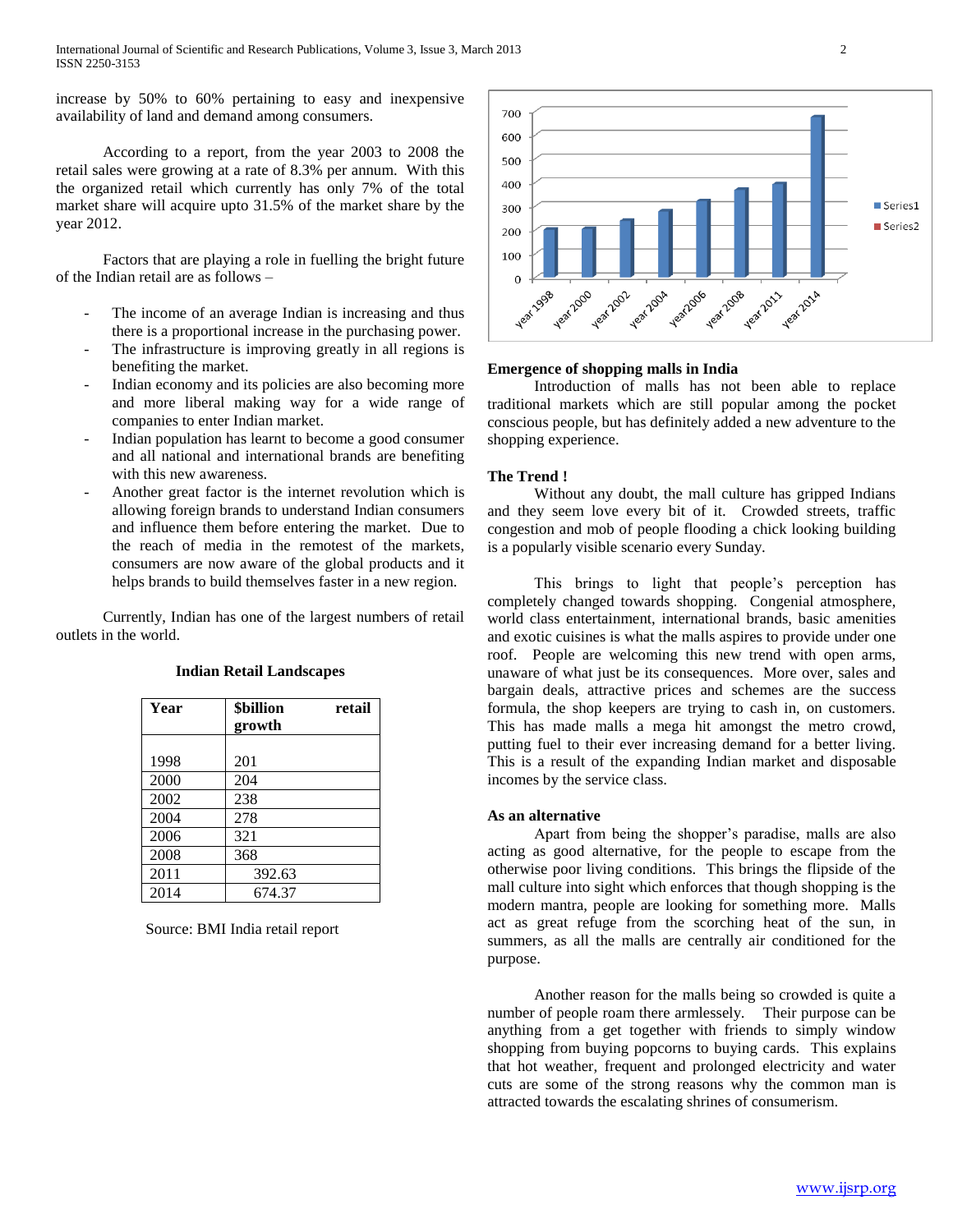## **II tier and III tier cities**

 Malls, the temples of consumerism are cropping up every where. These malls have changed the way people are shopping. They are teaching them how to appreciate the good things of life. 'Comfort', 'Style', 'Convenience' and 'Cool' are the only some of the words used by the shoppers introduced to the mall culture. And no one is complaining. Not the mall owners, not the shop keepers and certainly not the marketing men and women of the big brands. Malls are the battle grounds where the brands, small, medium and big, the known, the not-so-well-known and the wanna-be ones, fight it out for the consumers attention. And the consumer is 'loving it' and asking for more.

 Yes, this is one culture that consumers are happy about. So happy that no one seems to mind 'the unplanned expenditure' incurred by an outing to such an enticing place. They enjoy airconditioned comfort, availability of a range of merchandise under one roof and a one-stop family entertainment arena.

 While the consumer is slowing getting hooked on to the mall culture, the owners of the mall are hardly complaining. Actually, they are busy planning the erection of new malls and the more the merrier seems to be the motto of the moment. Given the rate at which the malls are coming, the commercial as well as residential real estate business is spiraling upwards. The range and scope of the economic activity generated from mall culture promises many things to many people. Other than offering shoppers more value for money, the scale of operations generates employment opportunities, direct and indirect, for thousands of people.

 India was to have some 350 malls out of which nearly 250 were planned in Tier II and Tier III towns, taking this revolution further. Now there is a new association of big brands that has come together to give brand loyalists something to cherish, aspire for and much, much more. Since Bhopal is listed as Tier II city, our attempt was to find out the different Malls that have been planned here. A few amount them are listed as  $follows -$ 

| S.no      | <b>Name And Area</b>                                   | Year |
|-----------|--------------------------------------------------------|------|
|           | 1,000,000 sqft $\  \  2010$<br><b>DB</b> City          |      |
| 12        | 700,000<br>C <sub>21</sub> Mall                        | 2011 |
| $\vert 3$ | <b>Mall</b><br>Aashima<br>City<br>Lake<br>650,000 sqft | 2011 |
|           | Aura Mall                                              |      |

## **List of Malls planned in Bhopal :**

## V. LITERATURE REVIEW

 Our analysis included assessment of publications on the development of the Indian retail industry (www.indianground.com, 2008; Gupta, 2005; www.expresstextiles.com, 2005). These publications were mainly published between the years 2000 and 2010 in order to

make sure that the most current industry and market activity were captured. Publications included popular Internet sites, industry publications, and reports by major retail houses. Other sources included blog spots and interviews of executive managers working in retail in newspaper publications like *Business Line* and *The Hindu.* The other major source of data collection is **Mall Culture** magazine.

 The goal of the analysis was to identify evidence reflecting the challenges and threats to the organized (nontraditional) and unorganized (traditional) Indian retail industry constituencies and the infrastructure to support their co-existence in India. The aforementioned sources were analyzed to find recurrent themes on the threats these two sectors face because of the retail boom in India. This process was viewed as a first step toward documenting and understanding channel activity and relationships between the traditional and nontraditional sectors of the Indian retail industry. Data sources were supplemented by the personal and professional experiences of one of the authors, an Indian national and academician. Besides analyzing the industry reports, consumer reviews from various blog sites on the Internet were analyzed to take into account the standpoint of diverse consumers' views on the issue of retail diversification due to foreign direct investment in the Indian market.

 India is being seen as a potential goldmine for retail investors from over the world and latest research has rated India as the top destination for retailers for an attractive emerging retail market. India's vast middle class and its almost untapped retail industry are key attractions for global retail giants wanting to enter newer markets. Even though India has well over 5 million retail outlets, the country sorely lacks anything that can resemble a retailing industry in the modern sense of the term. This presents international retailing specialists with a great opportunity. The organized retail sector is expected to grow stronger than GDP growth in the next five years driven by changing lifestyles, burgeoning income and favorable demographic outline Mohanty & Panda (2008) opines about retailing as a sector of India occupies important place in the socio-economic growth strategy of the country. India is witnessing retailing boom being propelled by increasing urbanization, rising purchasing power parity (PPP) of ever growing India's middle class, changing demographic profiles heavily titled young population, technological revolution, intense globalization drive etc.

 Sahu (2010) describes that a rise in consumer confidence, improvement in profitability and aggressive expansion plans signal better tidings for listed players in the organized retail space. Moreover, analysts believe listed retailers could attract foreign investments by spinning off their subsidiaries into separate companies which can provide a great opportunity for the improvement of this sector.

 Gellner (2007) explains in this context that in most retail meetings and/or publications, hardly ever is there any talk on problems that modern retail formats are encountering doing business in India. There is a significant profitability challenge, to deliver the brand promise in terms of quality and geographic spread in line with the growth in consumer demand.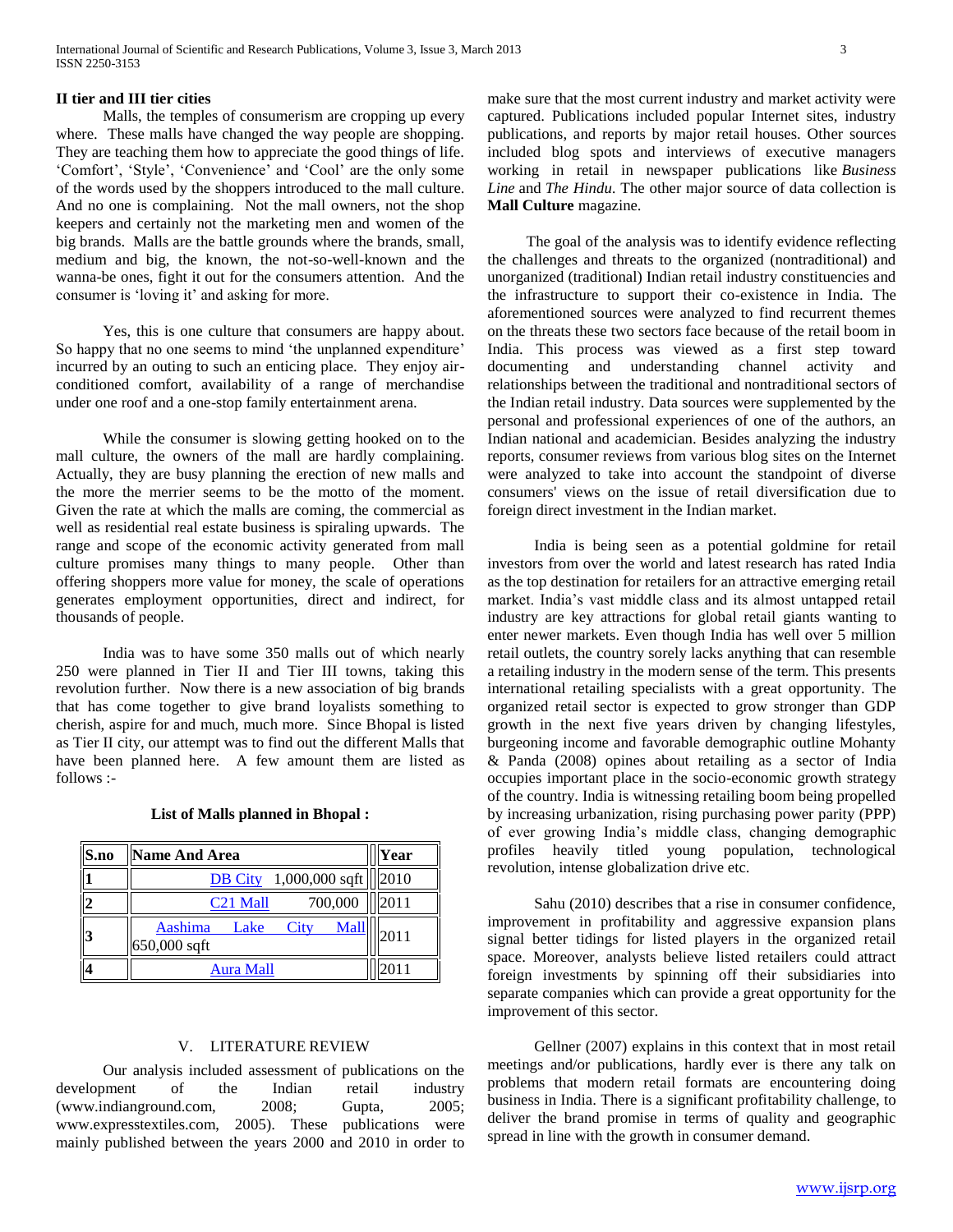Nagesh (2007) describes that Indian retailing will see a sea of change in the next five years, driving consumption boom never seen in the history of any country. From a drought situation we will see a flood of modern retail, So Indian retail will be on a steady ground of sustained growth year after year and thereafter.

 Akash (2009) says that Retail business in India, as anywhere else in the world, plays a crucial role in an economy. Retail in India has the potential to add value over Rs 2,00,000 crore (\$45billion)business by the year 2010 generating employment for some 2.5 million people in various retail operations and over10 million additional workforce in retail support activities including contract production and processing, supply chain and logistics, retail real estate development and management.

 Gibson, CEO Retail Association 0f India opines (2007) that modern retailing today is growing faster than expected while the current growth rate is around 30 percent, the sector is expected to grow at 40- 50percent on a year basis.

 Shivkumar, Executive Director and leader of Retail and Consumer Practices Price Warehouse Co-operatives,(2009)also holds the opinion that retailing is the next sunrise segment of the economic development of the country. Next-Generation Retailing In India: An Empirical Study Using Factor Analysis 27

 Mishra (2008) says, there is a hectic activity in the sector in terms of expansion, entry of international brands and retailers as well as focus on technology, operations, infrastructure and processes. All these present a tremendous opportunity in this high growth industry.

 Yuvarani (2010) opines that according to a study the size of the Indian Retail market is currently estimated at Rs 704 corers which accounts for a meager 3% of the total retail market. As the market becomes more and more organized the Indian retail industry will gain greater worth. However, the future is promising, the market is growing, government policies are becoming more favorable and emerging technologies are facilitating operations.

 Biyani (2007) describes that we are on the cusp of change wherein a huge, multicultural India is transforming from a socialist economy to a consumption-led, creative economy. The scope and depth of change that is taking place due to the revolutionary retail market with a gigantic opportunity for marketers and retailers, not only in large cities but also in small towns. So retailing can play a significant role in creating the India of tomorrow.

 Kearney (2007) explains that the retail sector provides a unique platform to India. Government, both central and state, need to engage with the sector and utilize its potential for social development. So the Indian market and its consumers poised for a retail consumption explosion that will continue for future. India's sunrise retail sector is witnessing a major transformation as traditional markets make way for modern and indigenously

development retail formats. Standing on the threshold of a retail revolution and witnessing a fast changing retail landscape. Indian retail is still growing, and growing at an enviable rate. In the new era of liberalization, there exists immense opportunities for retail business .Progressive policies, economic and political stability ,liberal policies on technology, changing consumers profile and demographic character, increasing urbanization, improved infrastructure, increasing number of nuclear families ,increasing working women population are new opportunities. Bulging of middle and upper middle classes, whose purchasing power is now substantial and turning Indian economy as the fourth largest economy in the world in terms of purchasing power, are opportunities galore for giving further boost to retail business in India.

## **Position of Shopping Malls in The Life Cycle of Retail Market in Bhopal**



## **Case Study:**

## **Description**

 **Dainik Bhaskar group,** currently associated mainly with the print media, is developing a shopping mall christened 'DB mall' at Bhopal [Tier II city] in Madhya Pradesh. The mall comprises a building with 7.5 lakh sq. ft. basement plus ground plus six floors with 7 anchor shops, 180 retail shops, 6 screen multiplexes and food courts. It is central India's biggest mall.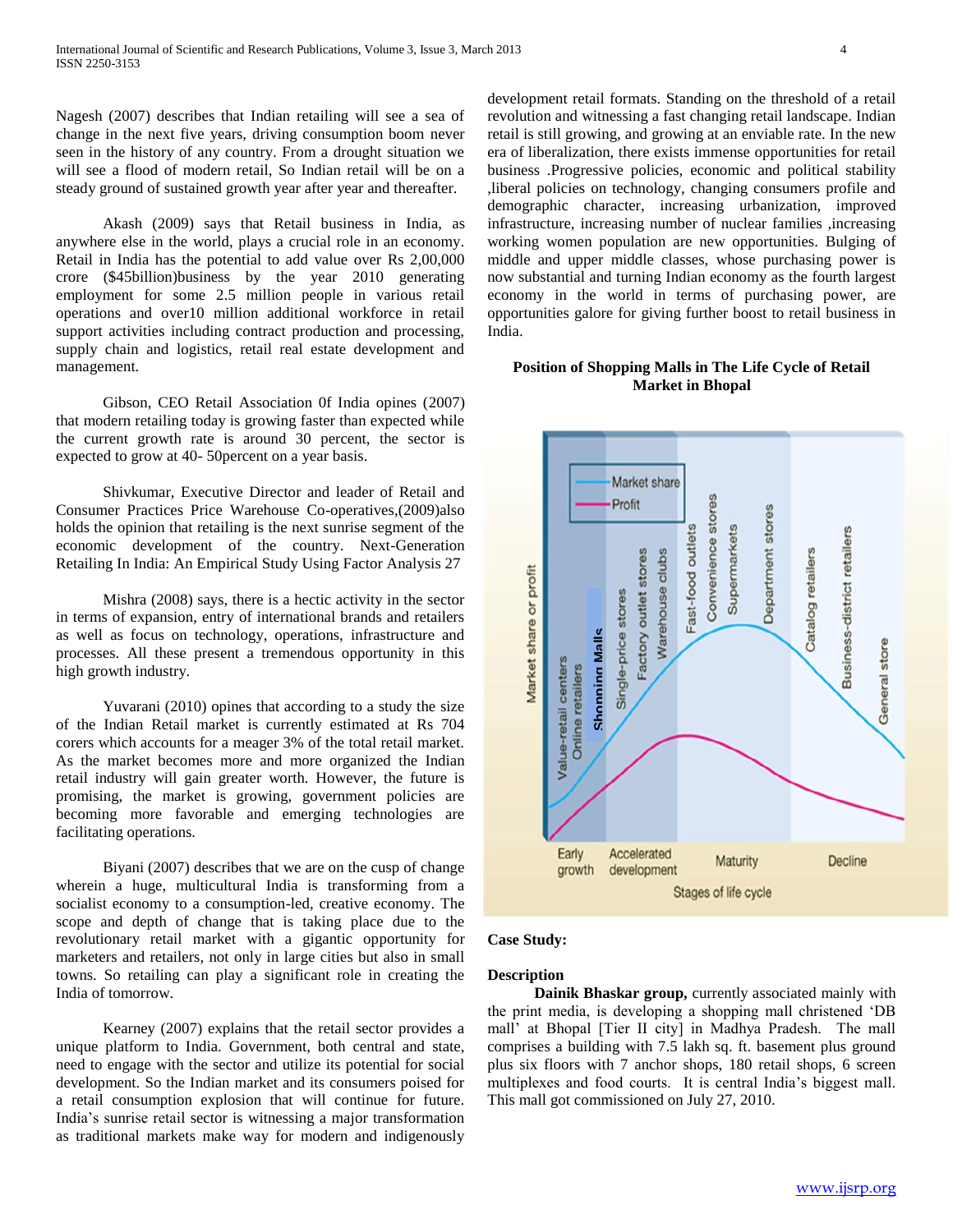## **Pros and cons**

 Mall culture is slowly and steadily growing in India. Many brands and private labels are launched in Indian market. The specialty of such malls is that they offer a wide range of varied branded stuff, all under single roof. The buyers get an international shopping experience in such retail outlets. There are no nagging sales personnel pressurizing the customer to buy.

 Mall and maul are more than homonyms, which ever way you look at it, malls work like predators. Either overtly, like when the small man's livelihood is snuffed out, or covertly, like when a whole economic class swallows the idea that India is shining. Humongous, glitzy, these soaring, gawky piles of steel and cement represents the interests of only one slice of society the rich or the nouveau riche. For whom the rest of India is a remote world. Well, if seeing believes, then this is not far fetched. At the risk of being called a party-pooper, one is forced to weigh the pros and cons of India's mall boom.

#### **Huff's law of shoppers attraction**

1. Huff's law of shopper's attraction showed that the probability of people shopping at a location of depends on the effect of travel time. If a product is important then the consumers are less travel sensitive.

$$
P_{ij} = \frac{\frac{S_j}{(T_{ij})^{\lambda}}}{\sum_j^n \frac{S_j}{(T_{ij})^{\lambda}}}
$$

 $P_{ij}$  = probability of a consumer's traveling from home i to shopping location j

 $S_i$  = square footage of selling space in shopping location j expected to be devoted to a particular product category.

 $T_{ii}$  = Travel time from consumer's home I to shopping location j.  $n =$  Number of different shopping locations

 $\lambda$  = Parameter used to estimate the effect of travel time on different kinds of shopping trips

#### **Table Showing Travel Time from 2 Home Locations to different Retailers**

| <b>TYPE OF OUTLET</b>     | <b>AVERAGE AREA FOR A</b> | TRAVEL<br>TIME(from | TRAVEL<br>TIME(from |
|---------------------------|---------------------------|---------------------|---------------------|
|                           | <b>PRODUCT</b>            | home 1 in mins)     | home 2 in mins)     |
|                           | CATEGORY(in sqfts)        |                     |                     |
| DB.Mall (M.P.nagar)       | 1000                      |                     | 15                  |
|                           |                           |                     |                     |
| Traditional               | 1500                      |                     |                     |
| market(M.P.Nagar)         |                           |                     |                     |
| Traditional<br>Market(New | 1500                      | 15                  |                     |
| market)                   |                           |                     |                     |

Using Calculations it was observed that:

 $P11 = 77.6%$  $P12 = 38.3%$  $P13 = 8.6%$  $P21 = 5.7\%$  $P22 = 39.6%$  $P23 = 77.6%$ 

#### **Interpretations from**

## **1. Huff's Law**

 The Calculation reveals that the shoppers are attracted more to a nearby placefrom their residence, irrespective of different markets. But our survey concluded that people are more inclined to shopping in a retail market where they can enjoy the culture of shopping-tainment under one roof.

 The probability of people shopping at a location depends on the effect of travel time. If the product is important such as dress, watches etc. consumers are less travel sensitive.

#### **2. Questionnaire**

*1. How often you visit a Mall ?*

 A major group visited the mall only once in a month. The group that visited once in a week was the youth.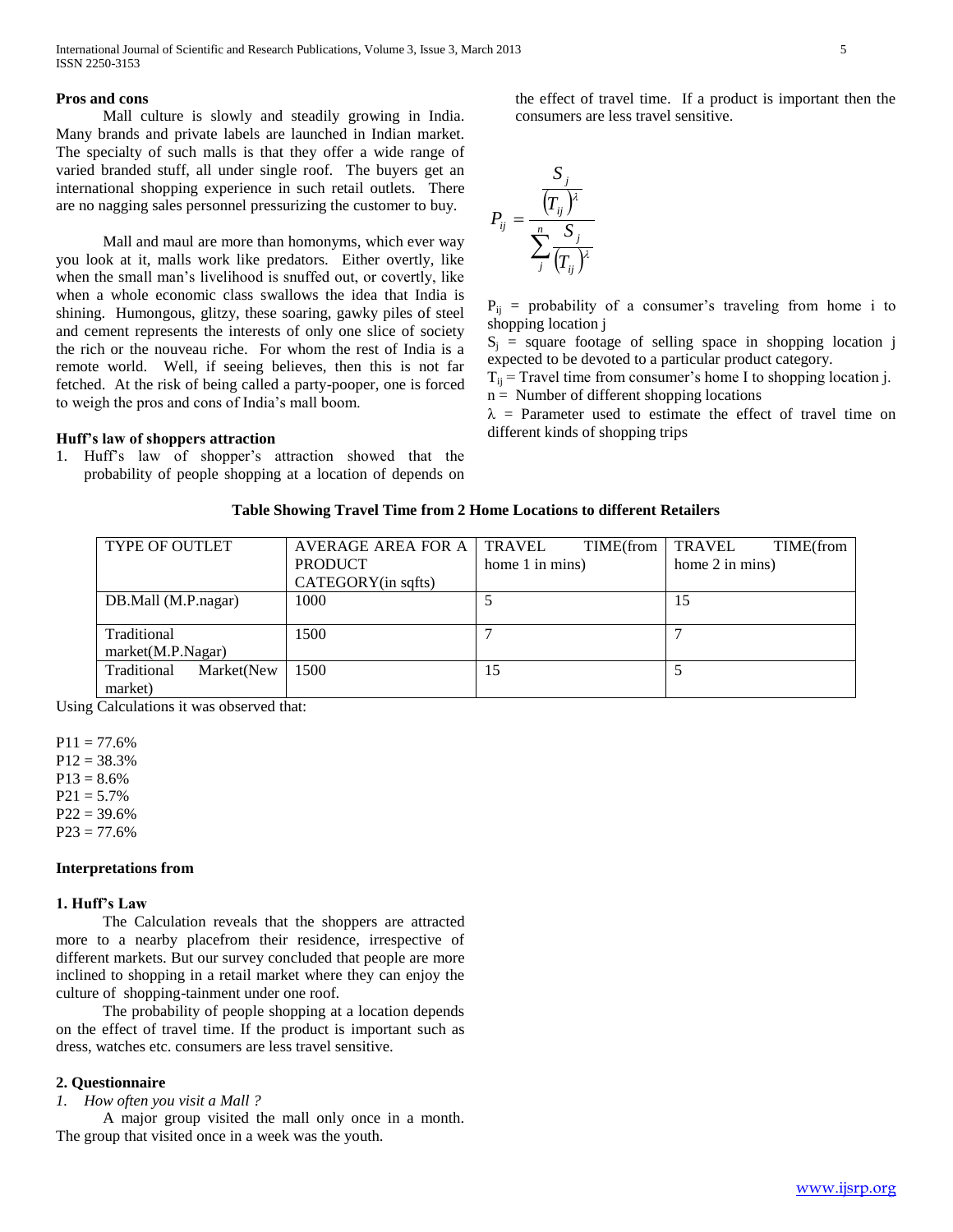





*3. Do you welcome Mall culture in Bhopal ?*

 Of the 100 population, a huge majority of 94 welcomed mall culture in Bhopal.



## *4. What do you find most interesting ?*

 A crowd of 64 admitted the most interesting in mall is shopping with 32 youth went only for food which was again observed to be the teenagers.



5 *Impact of Mall culture on the life style of youth.* A good response of 88% said that mall culture has a positive impact of the life style of youth, at the same time a few negative impacts was stated by the parental group.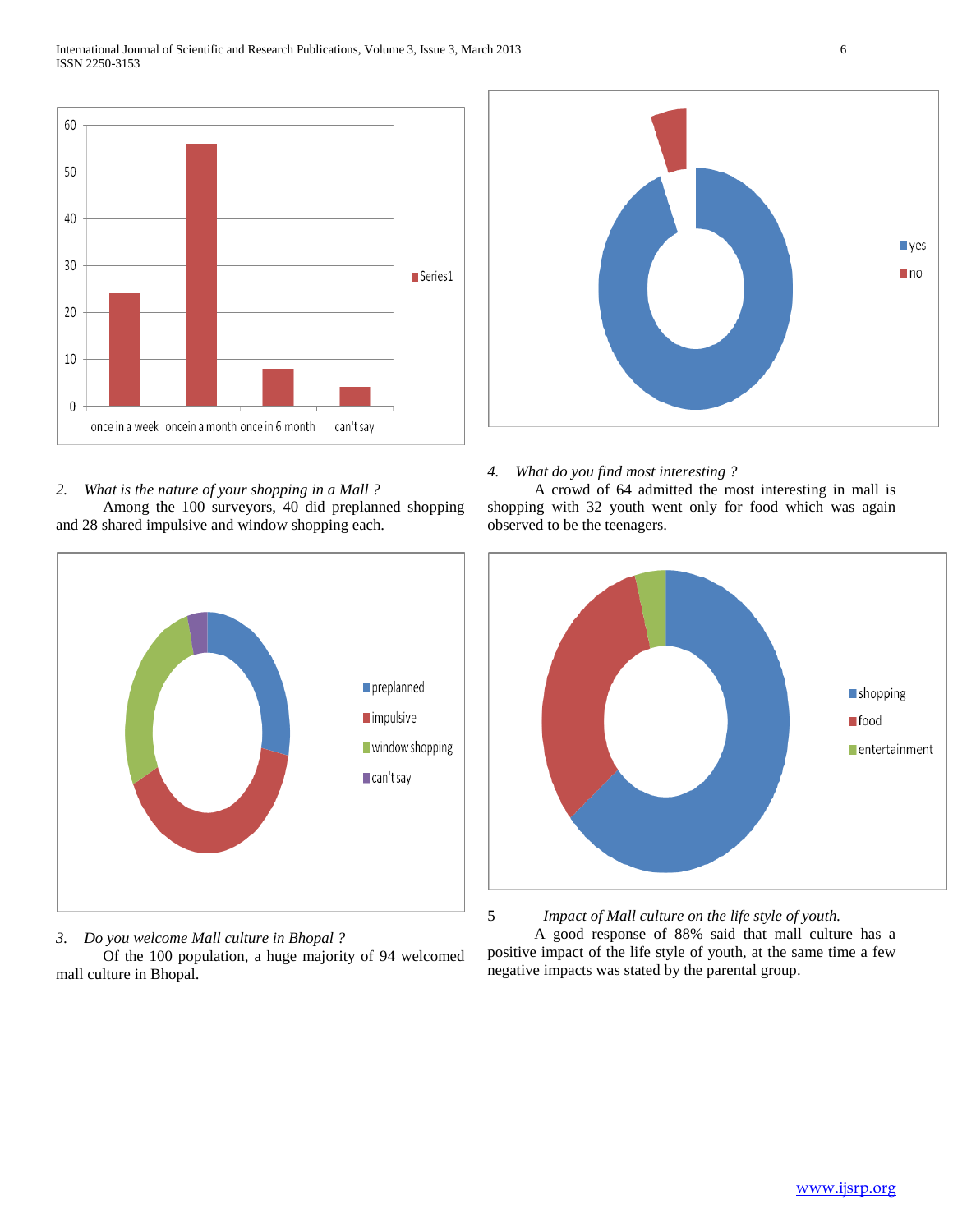

## *6. Rate the purpose of youth visiting Mall.*

 The youth themselves admitted that their purpose of visiting malls was to hangout for various reasons. Hence, the response showed high value of 92%. Elders were of the same opinion.



## *7. Do Malls increase the standard of living of the citizens of Bhopal ?*

 Among the 100 people surveyed, 92 accepted the fact that the malls have increased the standard of living of the citizens of Bhopal.



*8. Rate the foot falls during week days and week ends.* 80% of the population accepted that more foot falls were during week ends.

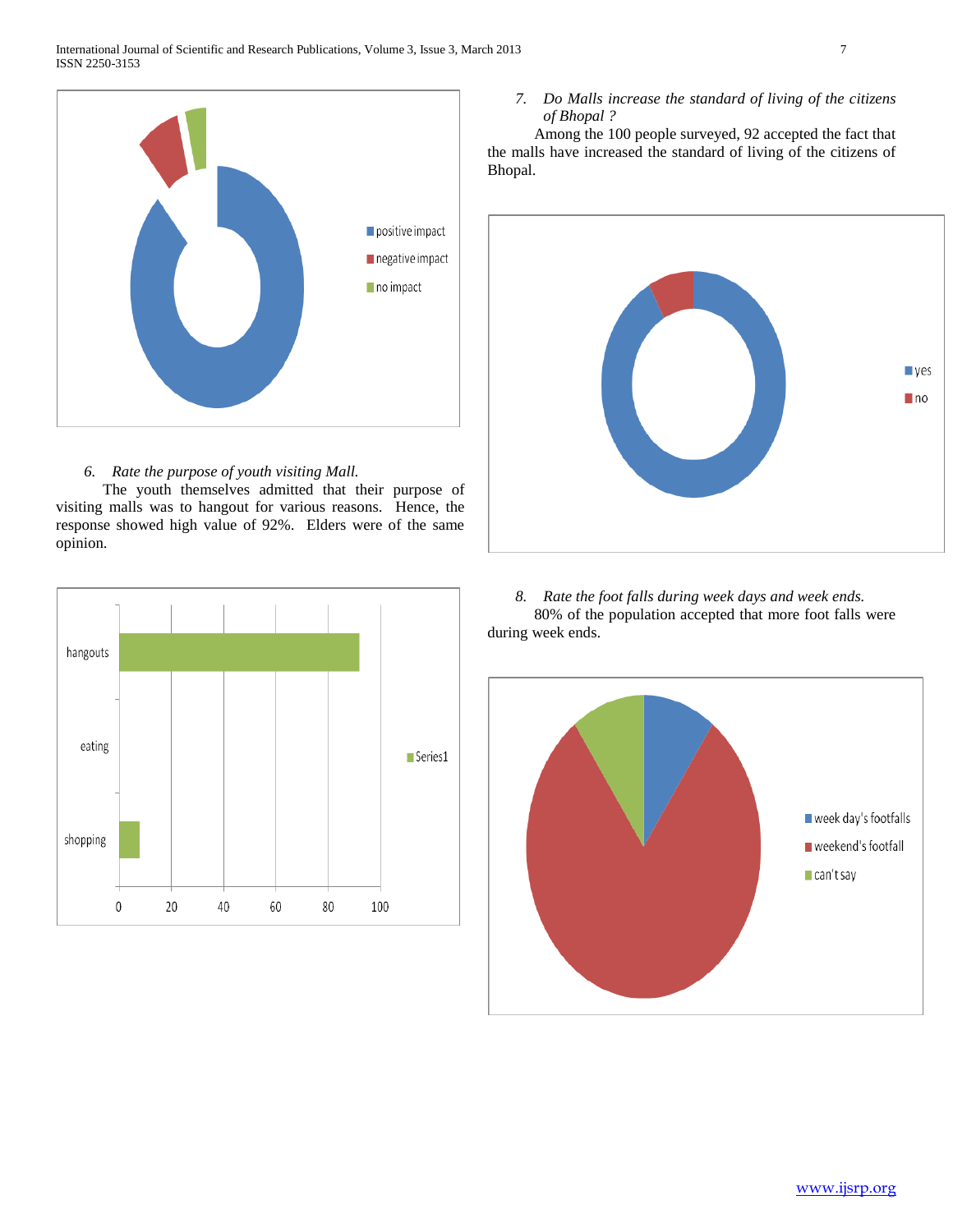International Journal of Scientific and Research Publications, Volume 3, Issue 3, March 2013 8 ISSN 2250-3153

*9. Is the visitor management ok [with regards to help desk and staff] ?* 84% were satisfied with the visitor management



## *10. Does it offer assistance in selection and shopping to the customer ?*

 64% were satisfied with the assistance in selection and shopping to the customer, at the same time 32% did not agree to it





## *11. How is the occupancy level of DB Mall ?* It was a good response with 92% stating it as satisfactory.

## *12. How is the infrastructure and over all ambience ?*

 96% of the surveyed said that infrastructure and over all ambiences is satisfactory.

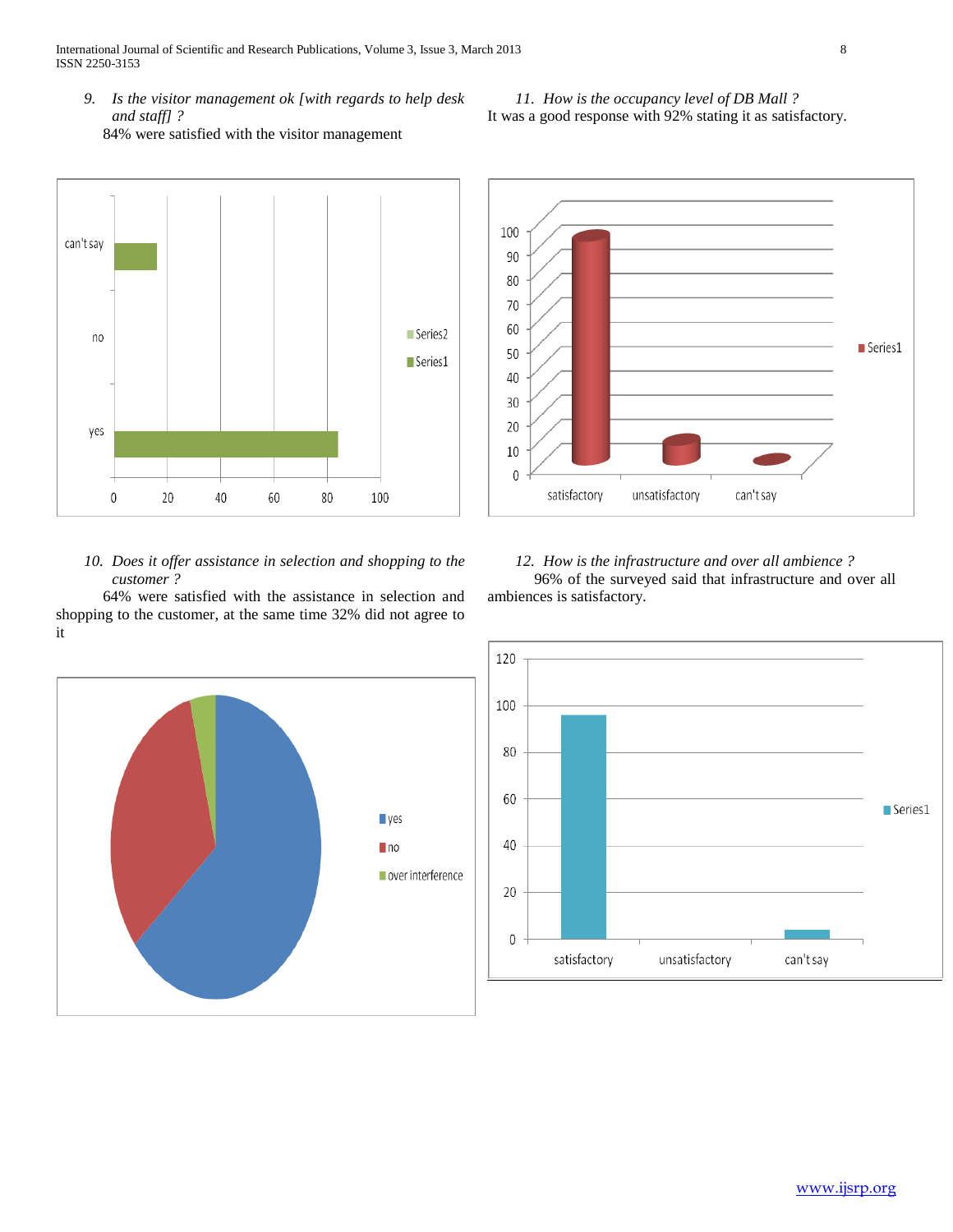- 13. *Rate the following facilities offered by DB Mall. (i) Safety & security measures:-*
- 68% said that the measures are good and 28% as excellent. *(ii) Civil amenities:-*
- 68% said that the measures are good and 28% as excellent.  *(iii) ATM:-*

60% agreed as good, but 32% said it is poor.

- *(iii) Credit card acceptance:-* 56% said it is excellent and 40% said as good. *(v) Free home delivery:-*
	- 64% agreed as good, but 32% said it is poor



14. *How do you rate DB Mall with respect to other traditional retail outlets in Bhopal ?*

 60% of the surveyors said that DB Mall is good and 40% said it is excellent.



## VI. CONCLUSIONS OF THE STUDY

- 1. Malls have marveled the lifestyle of shoppers. These are the magnetite pagodas where you merchandise from 'pin to pyramid'. You enjoy panasonic scenic beauty of unique architeck of malls while shopping.
- 2. A shopping mall can be described as a 'shopaholic paradise' for a number of reasons.
- 3. The retails and shoppers hope the upward trend in the mall purchase to stay longer. It is proved by the rising graph of sales figures in the mall merchandise.
- 4. The super bazaars, hyper malls really contribute a lot for the product development.

## VII. SUGGESTIONS AND DISCUSSIONS

 After the entire study on retail sector with special reference to malls, we have certain suggestions as enlisted below :-

**1. The gap model** indicates what the retailer needs to do, to provide high quality customer service.

 When customer's expectations are greater than their perceptions of the delivered service, they are dissatisfied and feel the quality of the retailer service is poor. Thus retail needs to reduce the service gap. .

**2. Managing customer expectations**